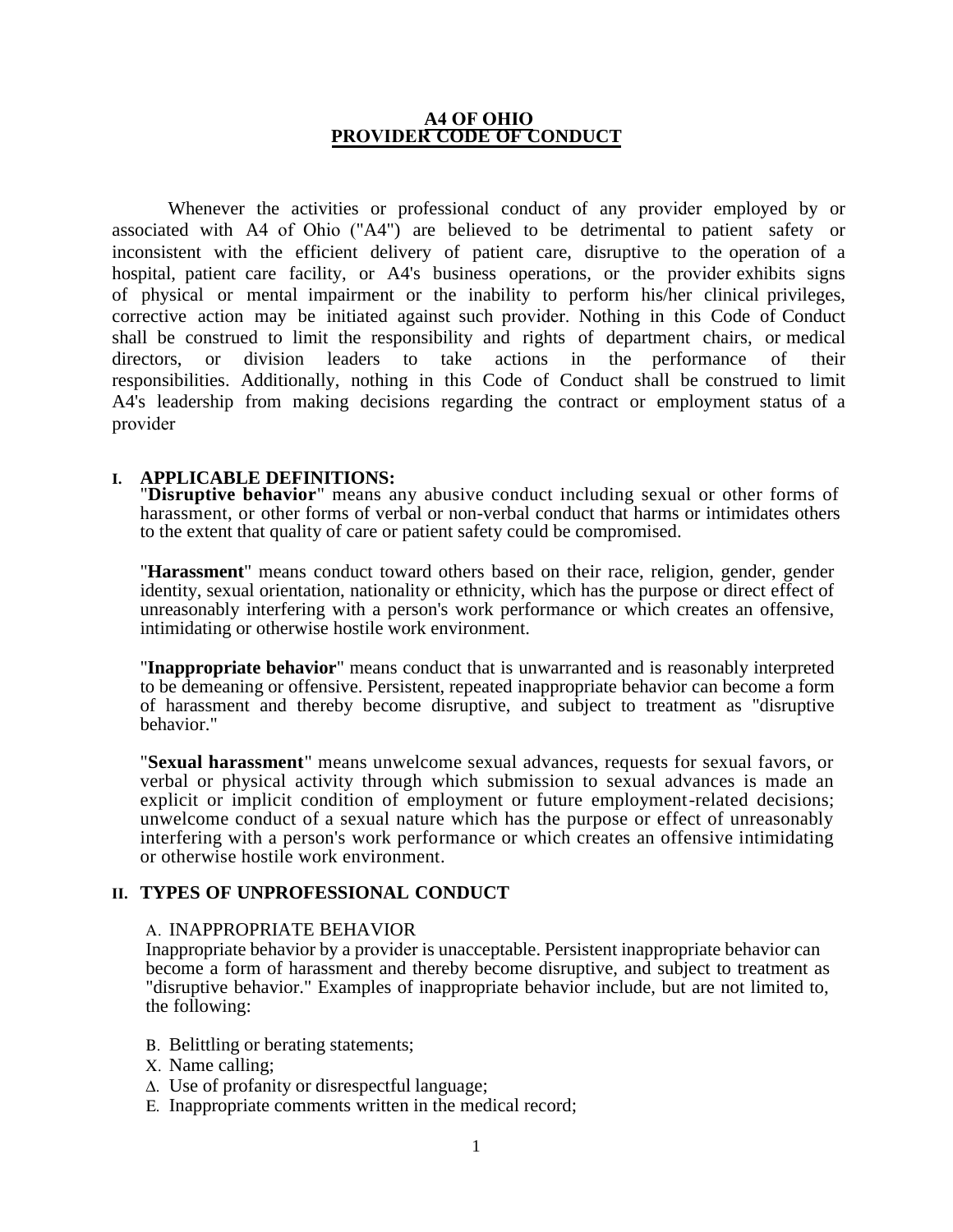- Blatant failure to respond to patient care needs or staff requests;
- Personal sarcasm or cynicism;
- Deliberate lack of cooperation without good cause;
- Deliberate refusal to return phone calls, pages, or other messages concerning patient care or safety;
- Intentionally condescending language;
- Intentionally degrading or demeaning comments regarding patients and their families; nurses, physicians, hospital personnel and/or a hospital; and
- Excessive tardiness or absenteeism.

### B. DISRUPTIVE BEHAVIOR

Disruptive behavior by physicians is strictly prohibited. Examples of disruptive behavior include, but are not limited to, the following:

- Physically threatening language directed at patients or their family members, other A4 employees, hospital personnel or other physicians ;
- Physical contact with another individual that is offensive, threatening or intimidating;
- Throwing instruments, charts or other things;
- Threats of violence or retribution;
- Sexual harassment:
- Other forms of harassment including, but not limited to, persistent inappropriate behavior;
- Inattention to patient care duties and responsibilities;
- Insubordination: and
- Repeated incidents of inappropriate behavior.

## **III. REQUEST FOR CORRECTIVE ACTION**

Any A4 provider, any employee of A4, or any other individual may request that corrective action *be* initiated against a provider for a violation of this Code of Conduct. A request for corrective action may be based upon a concern or complaint regarding inappropriate or disruptive behavior received from patients, their family members, hospital personnel, other physicians or A4 employees. Any such complaints or concerns should be reduced in writing if possible, and directed to Human Resources.

The A4 provider who is the subject of a request for corrective action complaint shall be provided notice of the request in a timely fashion, but in no case more than 30 days from the request for corrective action was received by Human Resources.

The A4 provider subject to the request will be notified that any attempt to confront, intimidate, or otherwise retaliate against the complainant or any witness is prohibited, constitutes a violation of this Code of Conduct and will result in corrective action.

Human Resources shall conduct an investigation as appropriate in the circumstances which may include interviewing the complainant, any witnesses and the A4 provider who is the subject of the complaint. The A4 provider shall be provided an opportunity to respond in writing to the complaint.

The Executive Committee and Human Resources will make a determination of the validity and seriousness of the request. The Executive Committee shall dismiss any unfounded request if it is not possible to confirm its authenticity or severity of the underlying complaint or concern and will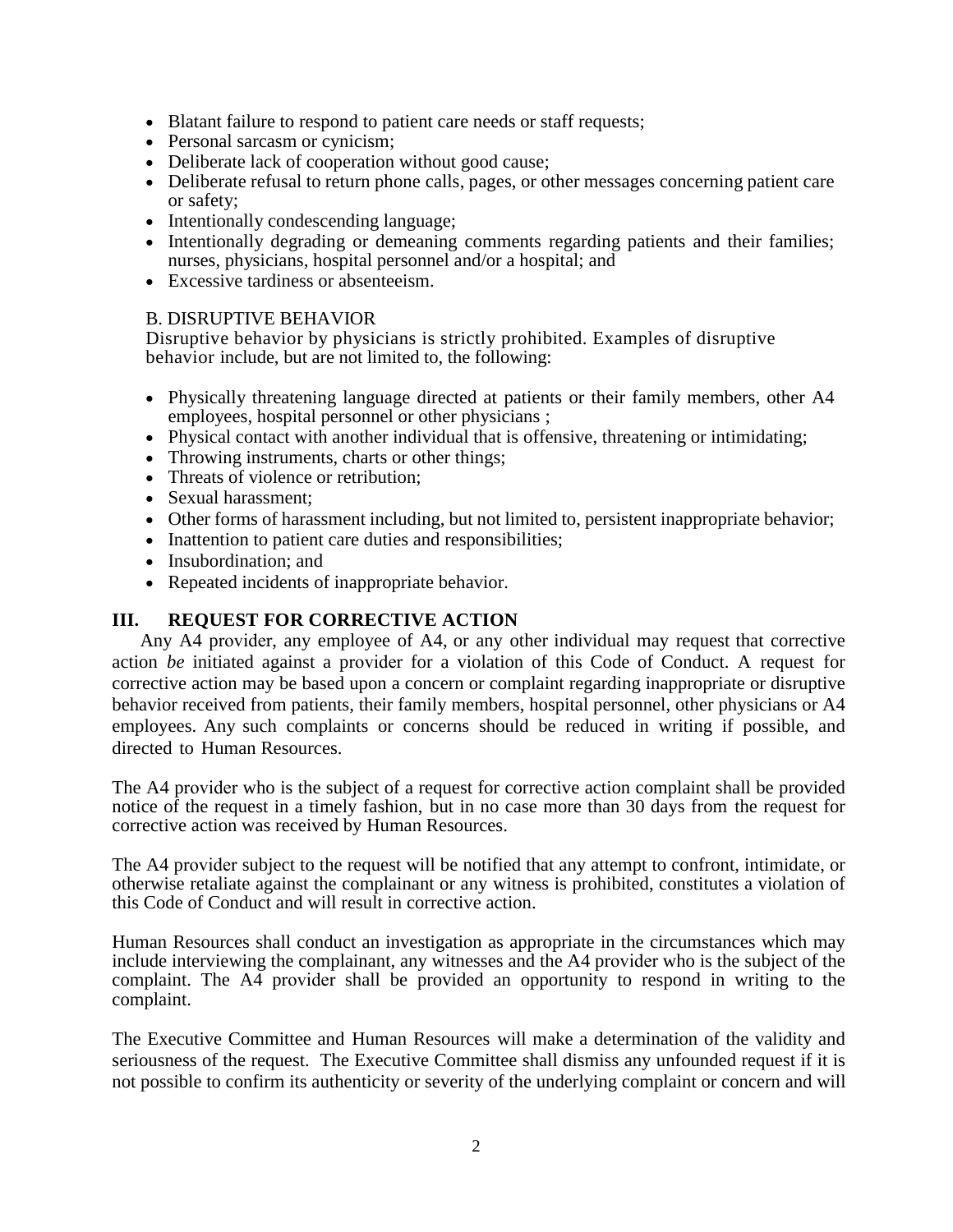notify both the person requesting corrective action and the provider who was the subject of the request, of the decision reached.

If the Executive Committee determines the request for corrective action is substantiated, the A4 provider who is the subject of the request will be informed of the Executive Committee's determination.

# **IV. AVAILABLE CORRECTIVE ACTION**

Corrective Action for a violation of this Code of Conduct may include, without limitation, any or all of the following:

(a) Institution of a probationary period or individual requirements of consultation, training or remediation;

- (b) Reassignment or transfer to a different worksite(s);
- (c) Suspension with or without the requirement that specific conditions be satisfied;
- (d) Written warning or reprimand;

(e) Imposition of a requirement that the provider undergo fitness for duty evaluation and/or treatment;

- (f) Termination of employment; or
- (g) Other actions appropriate to the facts which prompted the investigation.

## **V. SUMMARY SUSPENSION**

A summary suspension may be considered where the physician's disruptive behavior could interfere with the delivery of safe patient care, or poses a threat to others.

## **VI. GUIDELINES FOR PROGRESSIVE CORRECTIVE ACTION**

Generally corrective action taken against an A4 provider for engaging unprofessional conduct will generally be progressive in nature according to the steps set forth below. However, based upon the serious of the conduct and/or the perceived effectiveness of any corrective action, any or all of the steps in these guidelines may be skipped:

- 1. In the event of an initial incident of inappropriate behavior, the Medical Director/Chair of the Department of Anesthesia shall discuss the matter with the physician, and emphasize that the behavior is inappropriate and must cease. The physician may be required to take remedial measures to reflect an understanding that the behavior at issue was inappropriate and may include an apology and a written acknowledgment that the behavior will cease.
- 2. Further isolated incidents of inappropriate behavior that do not constitute persistent, repeated inappropriate behavior may be handled by probation, and